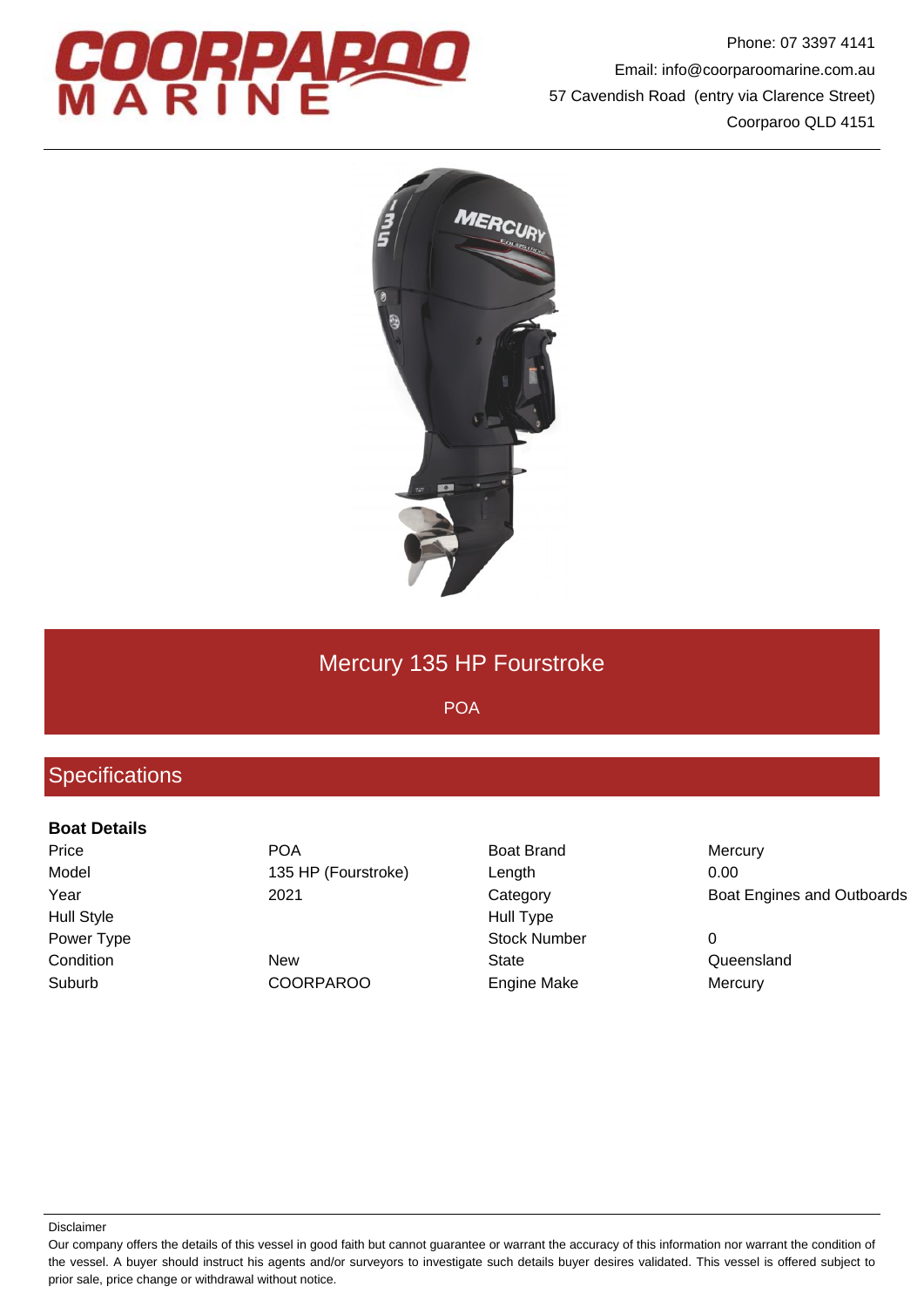

### **Description**

Designed to provide reliability and durability, no matter what is thrown at it, Mercury's new compact 135hp FourStroke also delivers tremendous performance and outstanding fuel efficiency.

The model has been created and developed specifically from the feedback given to us by Australian and New Zealand consumers, dealers and boat builders, and sits nicely between our new 2.1L 115hp and the well proven and hugely successful 150hp FourStroke platforms. HP / kW

• 135 / 101

Engine type

- 8-valve single overhead cam (SOHC)
- Inline 4

Displacement (L)

 $• 3.0$ 

Full throttle RPM

• 5000-5800

Air induction • Performance-Tuned Scroll Intake Manifold

Fuel induction system

• Computer Controlled Multi-Port Electronic Fuel Injection (EFI)

Alternator amp / Watt • 60 amp / 756 watt (Belt-Driven)

Recommended fuel • Unleaded 91 RON Minimum

Recommended oil • Mercury FourStroke Oil 10W-30

Engine protection operator warning system

• SmartCraft Engine Guardian

Compatible with SmartCraft digital technology • Yes

### **Starting**

- Electric (turn-key)
- Smart Start Electric

Our company offers the details of this vessel in good faith but cannot guarantee or warrant the accuracy of this information nor warrant the condition of the vessel. A buyer should instruct his agents and/or surveyors to investigate such details buyer desires validated. This vessel is offered subject to prior sale, price change or withdrawal without notice.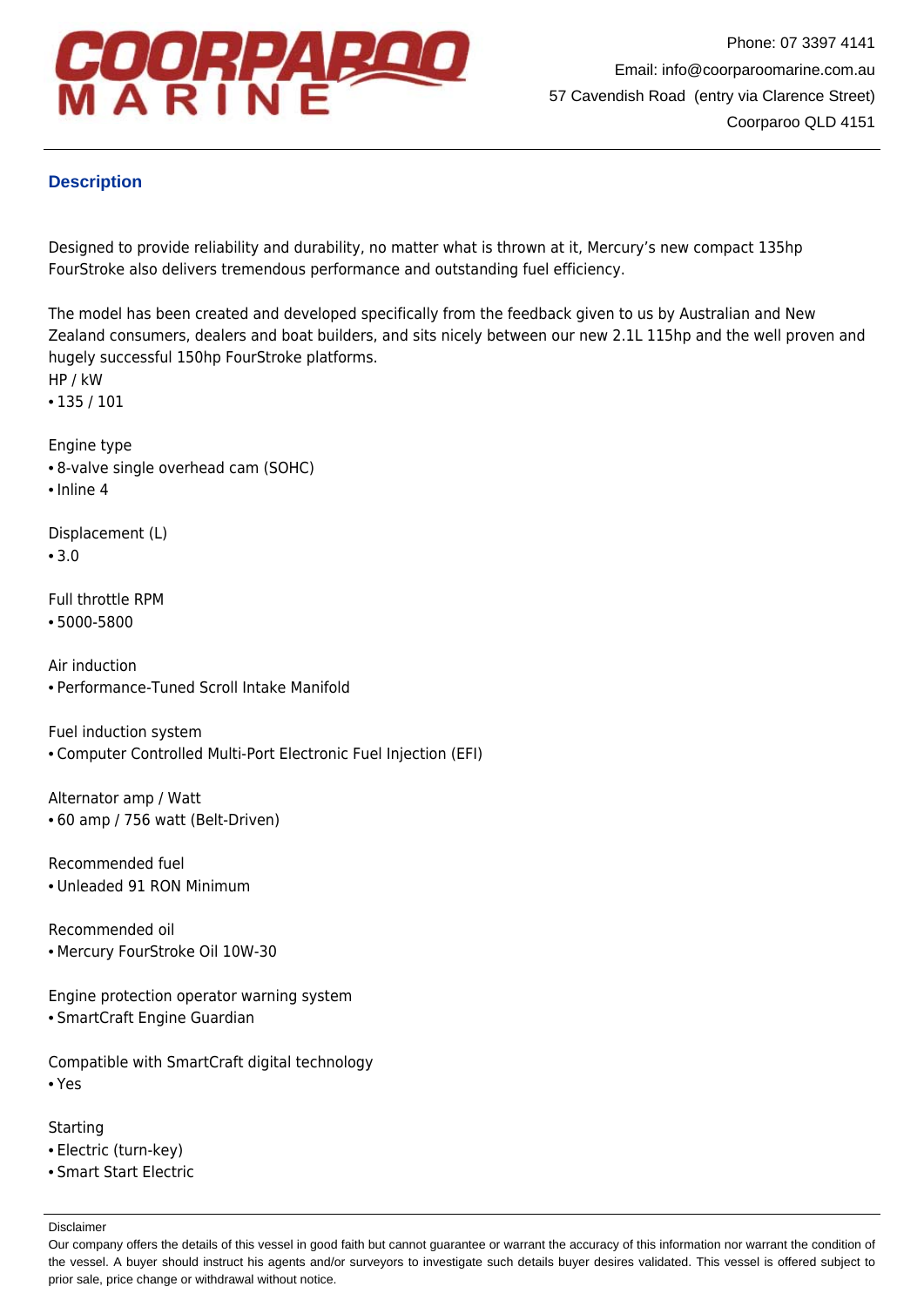

Phone: 07 3397 4141 Email: info@coorparoomarine.com.au 57 Cavendish Road (entry via Clarence Street) Coorparoo QLD 4151

**Controls** 

• Mechanical throttle & shift

Steering

- Big Tiller Compatible
- Dual Cable Mechanical
- Electro-Hydraulic Power Steering Optional on Duals
- Hydraulic power steering

Shaft length

- 20" / 508 mm
- 25" / 635 mm

Gearcase ratio

• 1.92:1

Dry weight \*Lightest model available • 455 lbs / 206 kg

Emissions Star Rating

• 3

Bore and stroke • 4.0 x 3.6" / 102 x 92 mm

Ignition

• SmartCraft ECM 70 Digital Inductive

Fuel system

• Electronic Fuel Injection (EFI)

Cooling system • Water-cooled with thermostat

Gear shift

• F-N-R

Gearcase options

• Standard

Trim system

- Power Tilt
- Power Trim

Exhaust system

• Through prop

#### Counter rotation

Our company offers the details of this vessel in good faith but cannot guarantee or warrant the accuracy of this information nor warrant the condition of the vessel. A buyer should instruct his agents and/or surveyors to investigate such details buyer desires validated. This vessel is offered subject to prior sale, price change or withdrawal without notice.